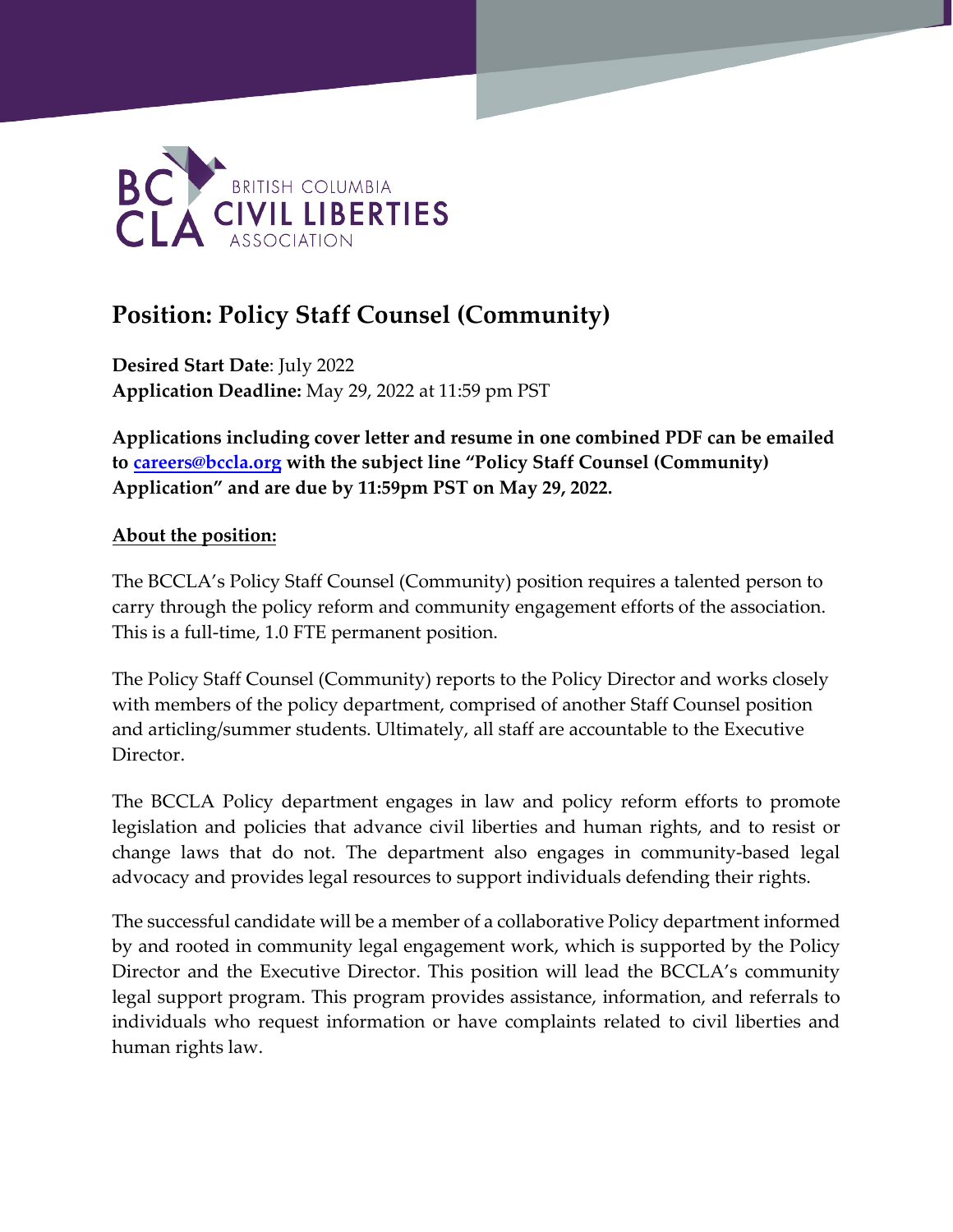The BCCLA's goal is to create deeper and enhanced engagement between the BCCLA and communities experiencing civil liberties and human rights issues around BC, to ensure that we are able to be as responsive as possible to these issues. The position will lead the Policy team's work to support communities and individuals with their civil liberties and human rights issues, and work directly with community on law reform efforts that are within the BCCLA's mandate.

The successful candidate will have a deep knowledge of and interest in human rights and civil liberties issues, strong ethics, and a deep commitment to equality, justice, and freedom.

This position is based at our office in Vancouver at #306-268 Keefer St, on unceded Indigenous lands belonging to the xʷməθkwəy̓əm (Musqueam), Skwxwú7mesh (Squamish), and səlil̓wətaʔɬ/Selilwitulh (Tsleil Waututh) nations.

In light of COVID-19, this position will work partially in-person, in incompliance with WorkSafeBC guidelines for in-office work during the pandemic, and partially remotely. A laptop and access to all required platforms will be provided.

We anticipate interviews will be conducted by BCCLA staff through video-conference in mid-June, with an ideal start date of July.

# **What We Offer:**

Compensation: Salary is based on the BCCLA's Salary Structure, with a base at \$72,000 for a first year call, \$81,000 for a fourth year call, and proceeding through to \$96,000 for a 12th year of call and beyond.

BCCLA also offers a holistic and competitive work package:

- Room for salary growth over the lifetime of all staff positions
- Annual salary progression for all staff, and regular COLA increases.
- Comprehensive health benefits that include extended health and dental plan for all staff, spouses and dependents.
- Life insurance, Long-term Disability Insurance, and AD&D for staff, family and dependents included within health benefits.
- Health benefits starting immediately and not dependent on completion of probationary period.
- 20 days of paid Annual Vacation, plus an additional 1-2 week December office closure.
- 10 Statutory and 1 other paid days off every year.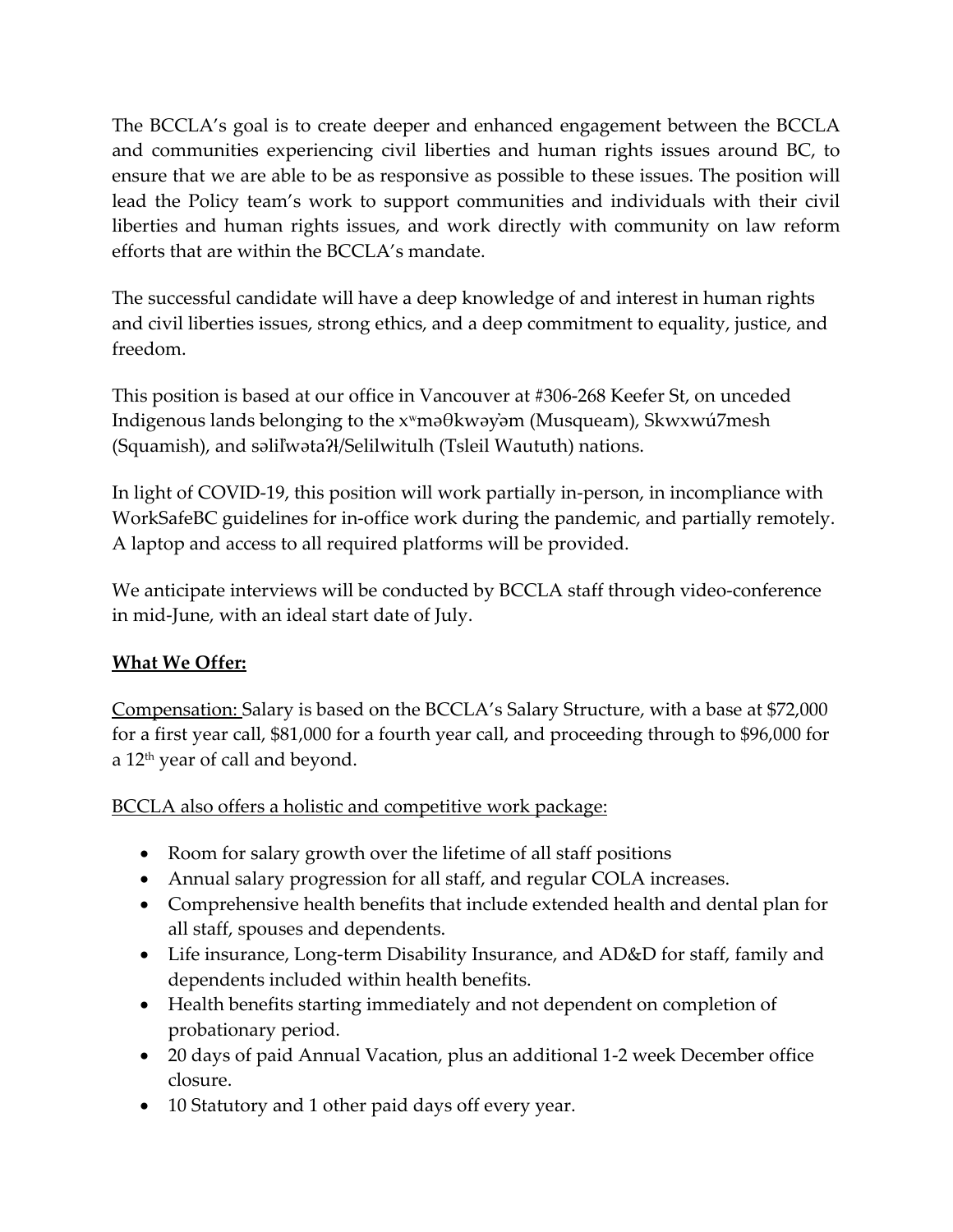- 15 days of paid Sick Leave, including sick days, family care days, and personal wellness days.
- Paid breaks.
- A generous parental leave policy including a parental leave top-up.
- Annual professional development funding for each staff.
- Team-wide professional development and training.
- Team-wide staff celebrations and staff appreciation.
- A family-friendly, child-friendly, and dog-friendly work environment that supports flexible work arrangements and time in lieu arrangements with an emphasis on work life balance.
- A workplace where your experience and voice are valued.
- A staff team of diverse backgrounds that is committed and passionate about civil liberties, human rights, equity and justice.

# **Application Process:**

**To apply, please email your resume and cover letter in one combined PDF to [careers@bccla.org](mailto:careers@bccla.org) with the subject line "Policy Staff Counsel (Community) Application" no later than May 29, 2022, at 11:59pm PST. Candidates are invited to share their LinkedIn and Twitters profiles, but are not expected or required to do so.**

The BCCLA is committed to ensuring that equity, diversity, and inclusion are priority considerations, including in building a workplace that honours the particular experiences and expertise of communities marginalized through state violence and social oppression. The BCCLA strongly encourages applications from all qualified Indigenous people, Black people, immigrants and refugees, people of colour, working class people, and LGBTQ+ people. Applicants are encouraged to self-identify, should they feel comfortable doing so, in their cover letter and are invited to share how their lived experience would inform their approach and ethics in this position.

## **About the BCCLA:**

The BC Civil Liberties Association (BCCLA) is a non-partisan, not-for-profit national leader whose mission is to promote, defend, sustain, and extend civil liberties and human rights. The BCCLA is the oldest and most active civil liberties and human rights group in Canada. The BCCLA has been actively advancing human rights and civil liberties through litigation, law reform, community-based legal advocacy, and public engagement and education for the last half century. Though we are based in BC, our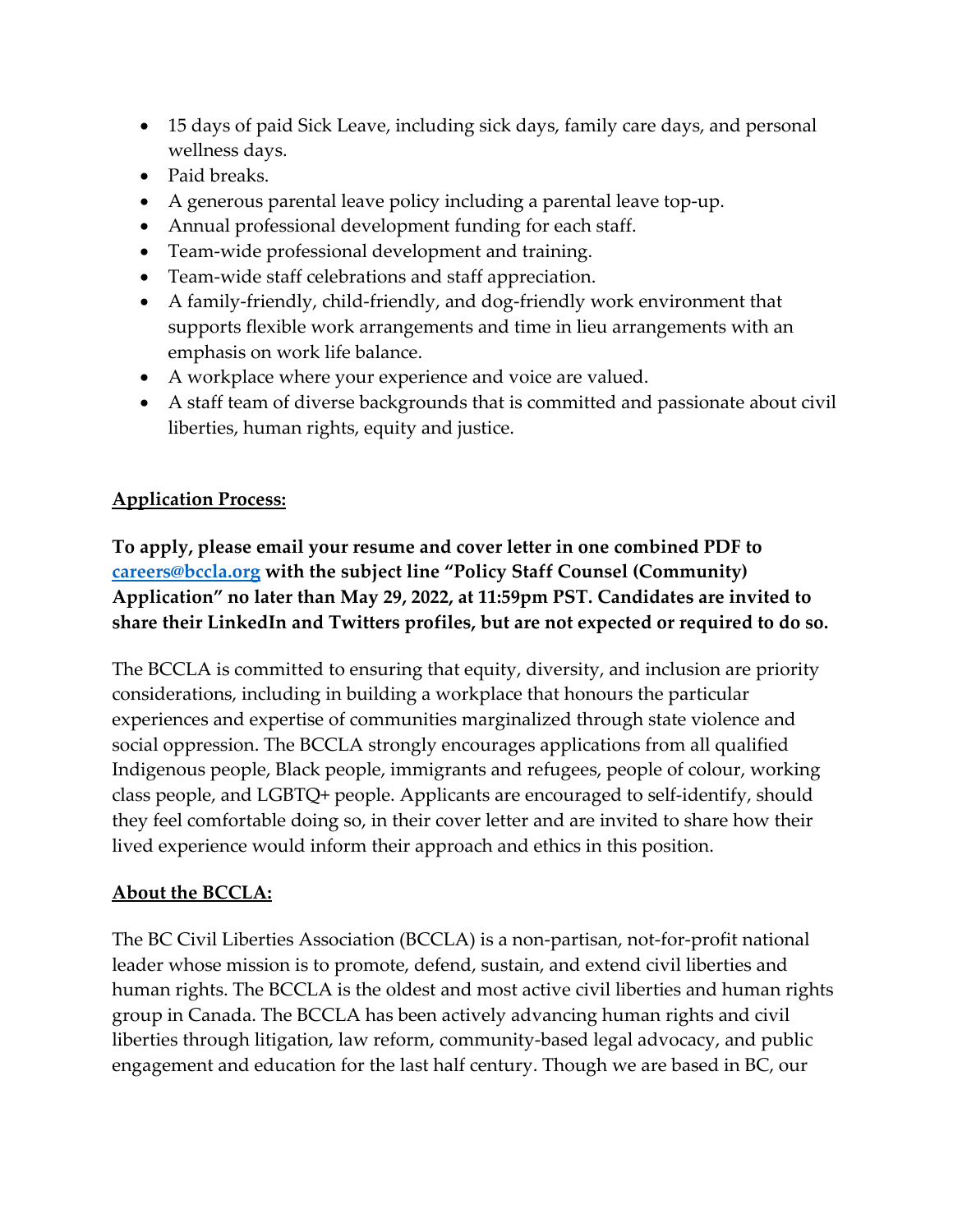work is national in scope with legal interventions and law reform advocacy across Canada.

BCCLA focuses on the relationship between people and the state, and the ways in which the state can limit or advance human rights and liberties. BCCLA's work pays particular attention to the needs of vulnerable individuals and oppressed communities, who would otherwise have difficulty getting redress for violations and limitations on their rights despite being the most susceptible to state regulation and violations of their fundamental rights. We recognize that liberty, dignity and equality are mutuallyreinforcing, and that such rights are inalienable and necessary for the flourishing of individuals and human society.

With a mandate that includes work on police accountability, government transparency, democratic rights including freedom of expression, prisoners' rights, patients' rights, privacy rights, surveillance and national security issues, immigration detention, and criminal legal reform, we are one of the most vibrant and visible advocacy groups in Canada. The BCCLA is a small team with a big reach, and we want you to be a part of our work.

## **About you:**

You possess the following attributes:

- Top-notch legal thinker with strong legal research, analysis, writing and advocacy skills – you can quickly analyze a new statute, policy or judicial decision and understand the key human rights and civil liberties issue(s) at stake and formulate a creative and pragmatic response;
- Strategic thinker with an aptitude for developing proactive law reform solutions;
- Ability to develop a strong knowledge of community within which you are working, including historical, political, cultural, racial, and class issues;
- Commitment to community-oriented lawyering that is responsive to community needs, culturally competent and enhances community participation within the scope of the BCCLA's issues and strategies;
- Dynamic communications skills with an aptitude for public and media communications and community outreach – you can analyze and articulate legal concepts in a way that is credible, understandable and relatable to community residents, the general public, media, the academy and policy makers alike;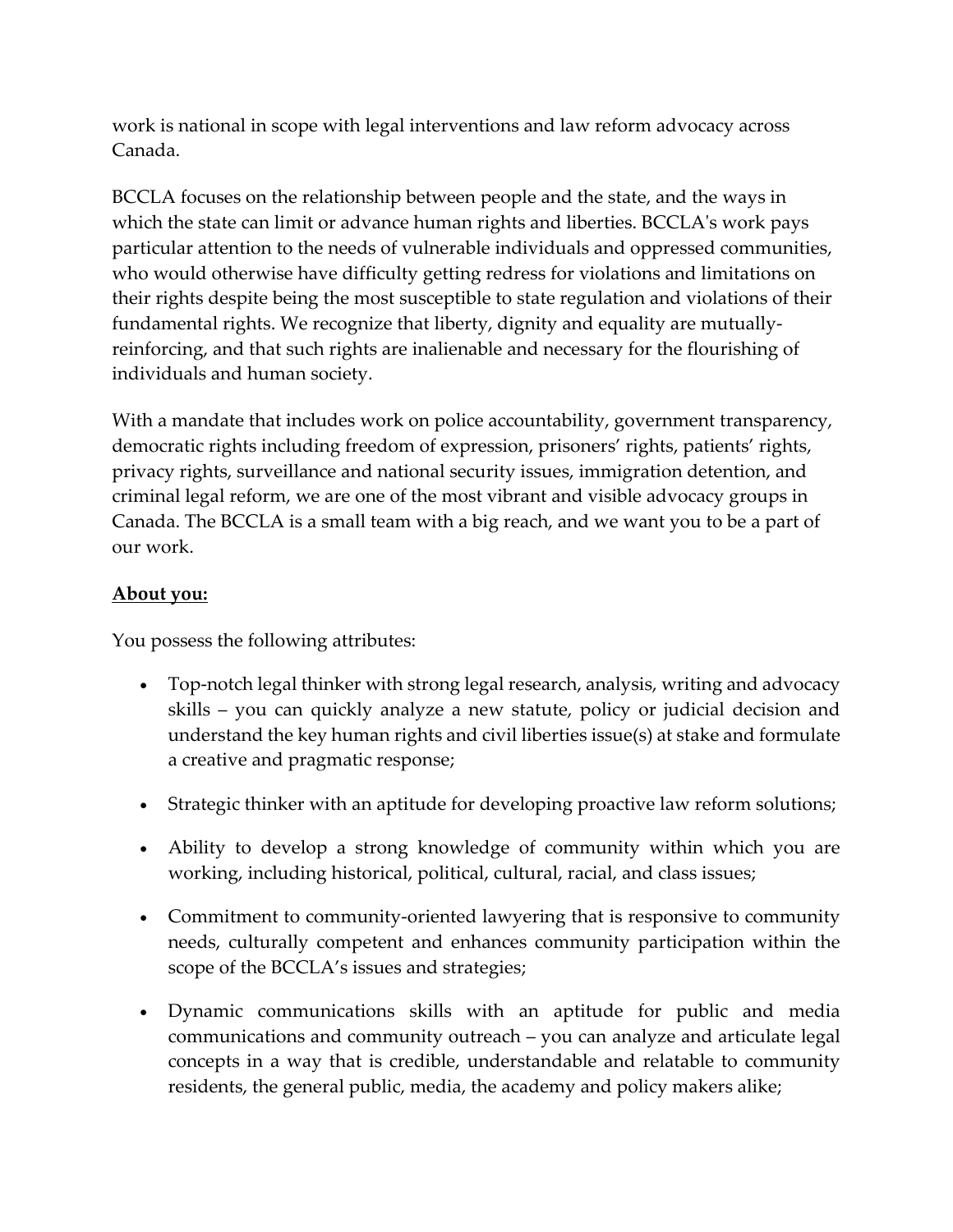- An understanding of the state of civil liberties and human rights in Canada, of current events and the political environment, and the ability to identify and prioritize the areas of opportunity to advance the BCCLA's cause;
- Eagerness to thoughtfully challenge and advocate in service of the BCCLA's objectives;
- Ability to identify common concerns and help translate those into actionable issues that can be successfully addressed;
- Ability to use a mix of traditional and non-traditional legal skills, and both legal and non-legal tools, to support initiatives;
- Committed to engaging with members of the public using a trauma-informed approach, including being aware of emotional resiliency and the effects of vicarious trauma, and associated support mechanisms;
- Well-developed relationship-building and inter-personal skills;
- Ability to strike the right tone to be effective in a variety of settings, whether in community meetings, in meetings with allied groups, testifying before a Parliamentary committee or at press conferences;
- Experienced in supporting and advancing organizational goals and are comfortable with project and budget management; and
- Committed to the organizational goals of the BCCLA.

## **You share the values that animate this work:**

- Recognizing and honoring the community's expertise, strengths and resources;
- The centrality of listening;
- The commitment to working collaboratively with community members to identify problems, issues and strategies for change;
- Recognizing the limitations of the law and being willing and able to use a range of not-traditionally-legal approaches to uphold human rights (communications, education, government relations);
- Recognizing and creating space for community members to speak for themselves; and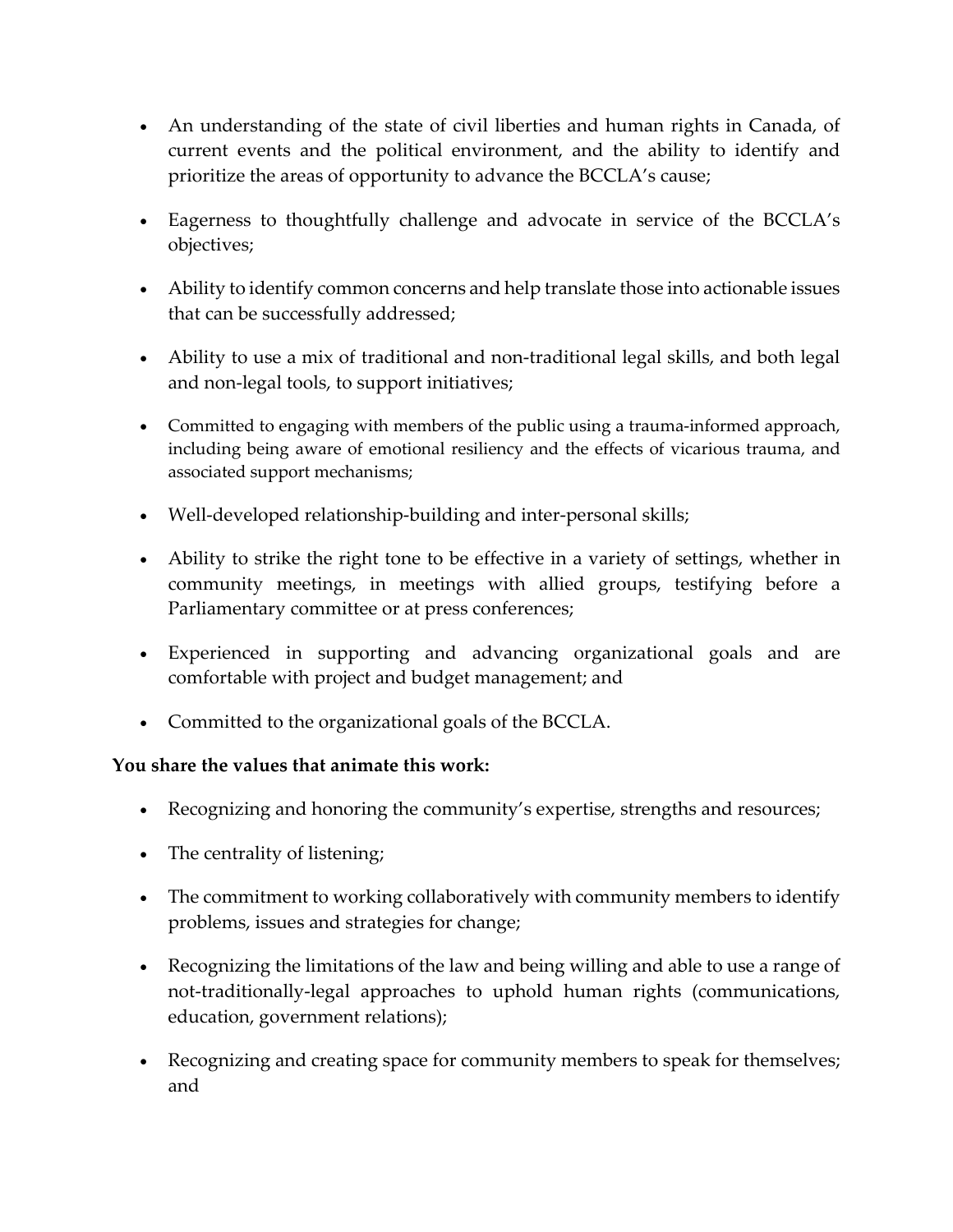• Recognizing and engaging issues of difference and power

## **Skills and Qualifications Required:**

## **A full job description is provided below.**

- Member of the Law Society of British Columbia or eligible for call to the BC Bar;
- J.D. degree; other advanced degrees an asset;
- Excellent legal research and writing skills;
- Ability to engage in complex legal analysis and investigation of facts;
- Excellent oral and written communication and analytic skills;
- Experience with utilizing a trauma informed approach to all your work;
- Ability and willingness to travel regularly within BC and Canada we work with communities province-wide and this position requires in-person relationships to be fostered;
- If a settler, experience working with Indigenous communities and people;
- Experience in community outreach, preferably including work with marginalized communities, is a strong asset;
- Experience with casework and/or case management is an asset;
- Strong ability, or capacity to develop ability, in media and public relations is an asset;
- Ability in a language other than English is an asset;
- A deep understanding of the national and provincial policy environment in which we conduct our work is an asset.
- Must be extremely well-organized, able to prioritize tasks and meet deadlines, and work independently and as part of a team; and
- Experience mentoring and supervising others an asset;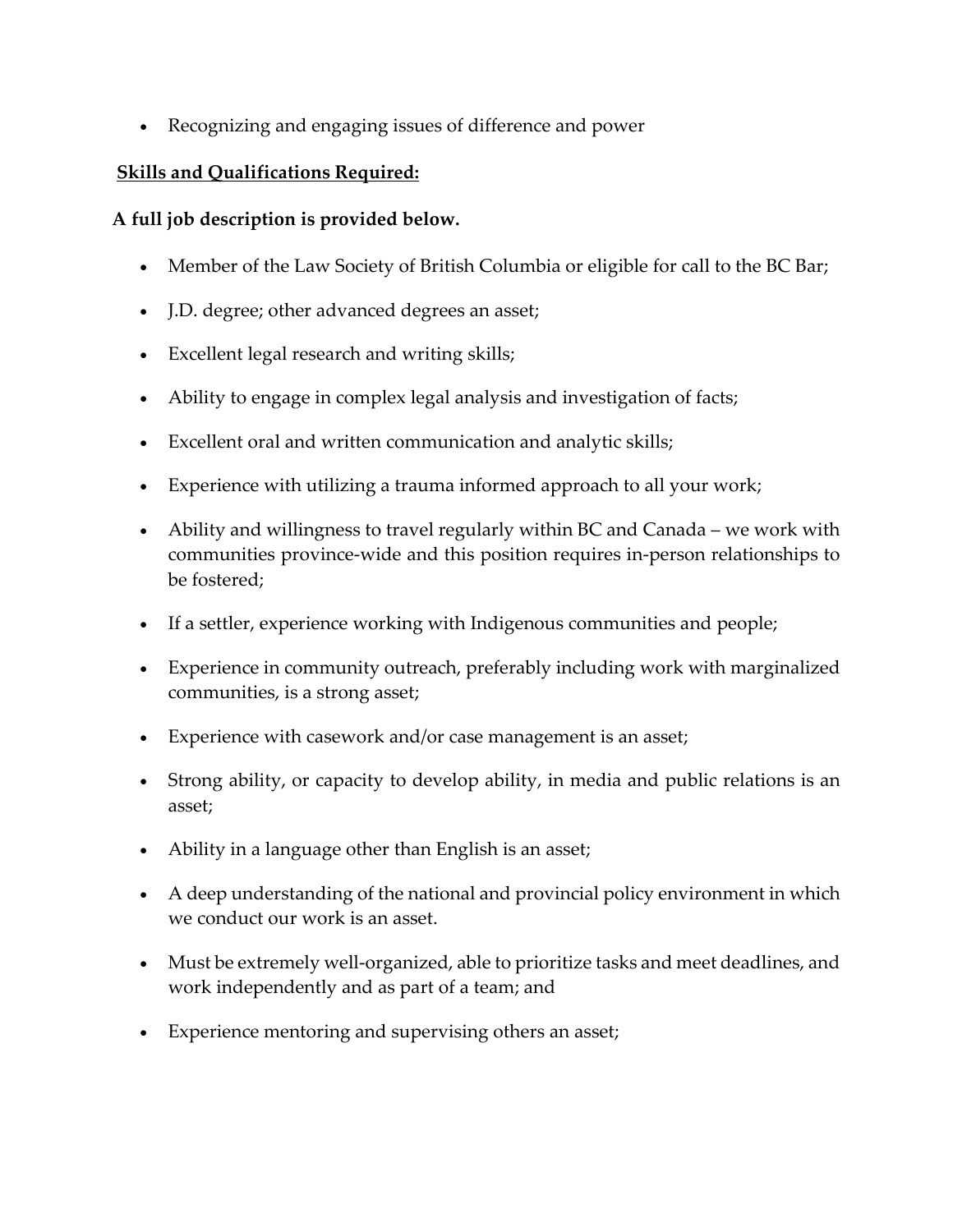## **Job Description:**

## **Community Legal Engagement**

- Lead the BCCLA's community legal engagement work supported by the Policy department and the Executive Director, with the goal of ensuring that all Policy work is both rooted in and informed by community priorities and the lived experience of marginalized people;
- Manage, with departmental support, our Community Legal Support Program for legal advocates and the general public;
- Provide advice and consultation to community workers and organizations regarding the legal rights of those whom they represent and for whom they act;

#### **Policy Work:**

- Investigate, research and advocate on key civil liberties and human rights issues. This includes active engagement in law and policy reform research, writing and advocacy including through drafting legal research memos, oral and written advocacy submissions, and letters.
- Monitor news media, academic sources, listservs, case law, and proposed federal, provincial, and municipal legislation to identify emerging issues and developments that intersect with files assigned to you and especially those that align with BCCLA's strategic plan and commitment to equity, diversity and inclusion (EDI).
- Engage in reading and interpreting legislation, policy, and/or jurisprudence in light of key human rights and civil liberties issues and formulate a strategic response, with special attention to intersection with EDI.
- Evaluate, in consultation with the Policy Director and Executive Director, potential civil liberties and human rights issues to take on, with special attention to their intersection with EDI, BCCLA's strategic plan, and commitments to the Truth and Reconciliation Commission (TRC) Calls to Action.
- Investigate and research emerging issues, including collaborating with staff, volunteers, and Board committees and working groups.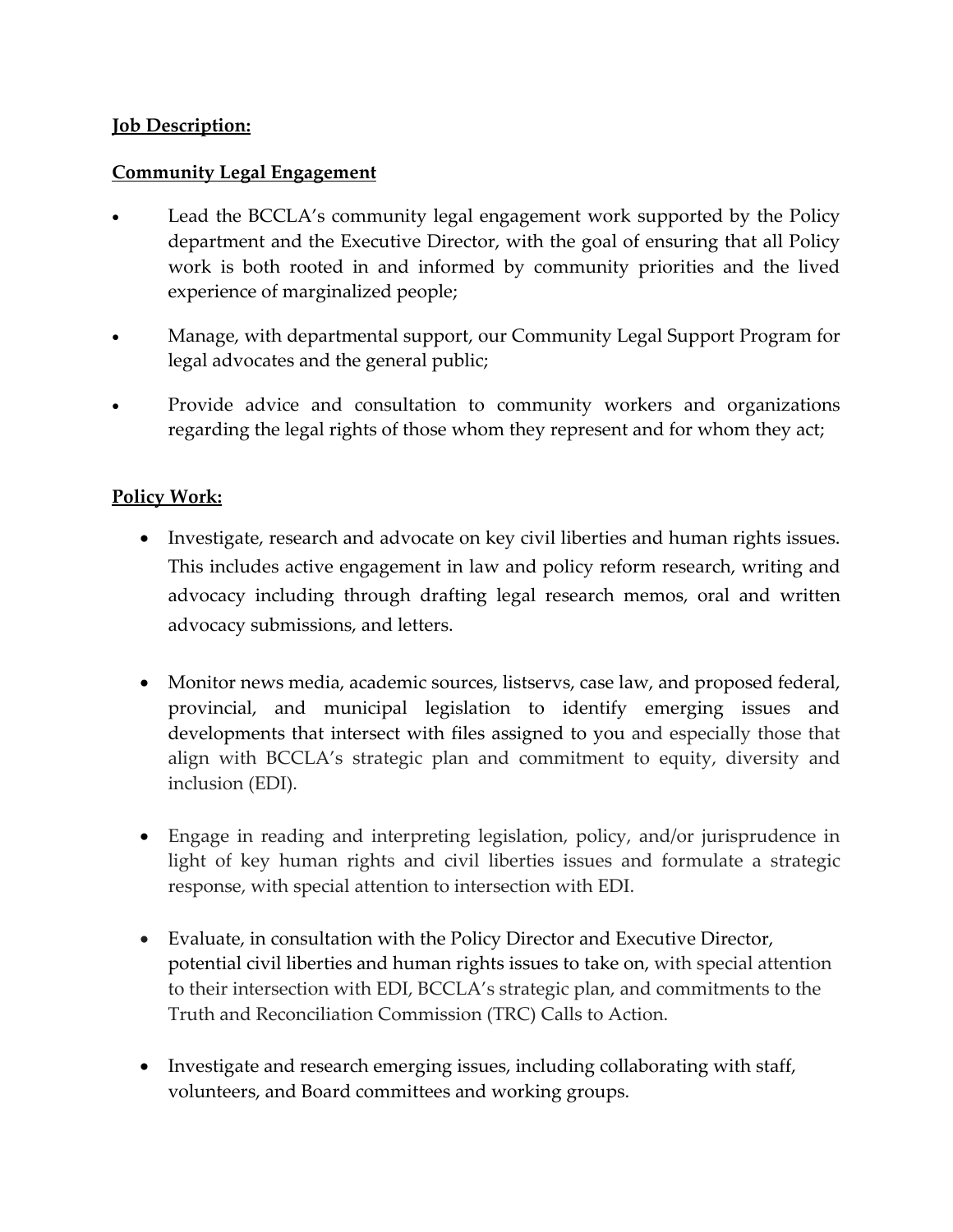- Support the Policy Director in planning and administering New Policies Working Group meetings.
- Develop organizational policy position papers on new areas of law.
- Collaborate with and supervise students (either volunteer or employed) to provide mentorship and direction and ensure that their work supports Policy Department priorities.
- Provide support to the Policy Director and Executive Director on an as needed basis.

## **Community and Government relations**

- Monitor any developments related to policy files assigned to you. Such developments may include changes in government direction, timelines, opportunities for consultation, changes in community priorities, relevant jurisprudence, relevant media revelations, etc.
- Develop and maintain relationships with community groups, partner agencies, advocates and community groups around the province, and across Canada, with attention to BCCLA's commitment to EDI and the TRC Calls to Action.
- Works closely with grassroots and community organizations throughout the province to understand issues and experiences from an on-the-ground perspective and to ensure the work of the BCCLA accurately and respectfully supports those being represented, particularly those from marginalized and oppressed communities.
- Listen to and, where appropriate, act upon the concerns of individuals and communities experiencing infringements of their civil liberties and human rights.
- Assist communities and groups in the development of advocacy and law reform strategies in relation to the civil liberties and human rights issues affecting them, with particular attention to EDI. Assist in building education and capacity to carry out such strategies.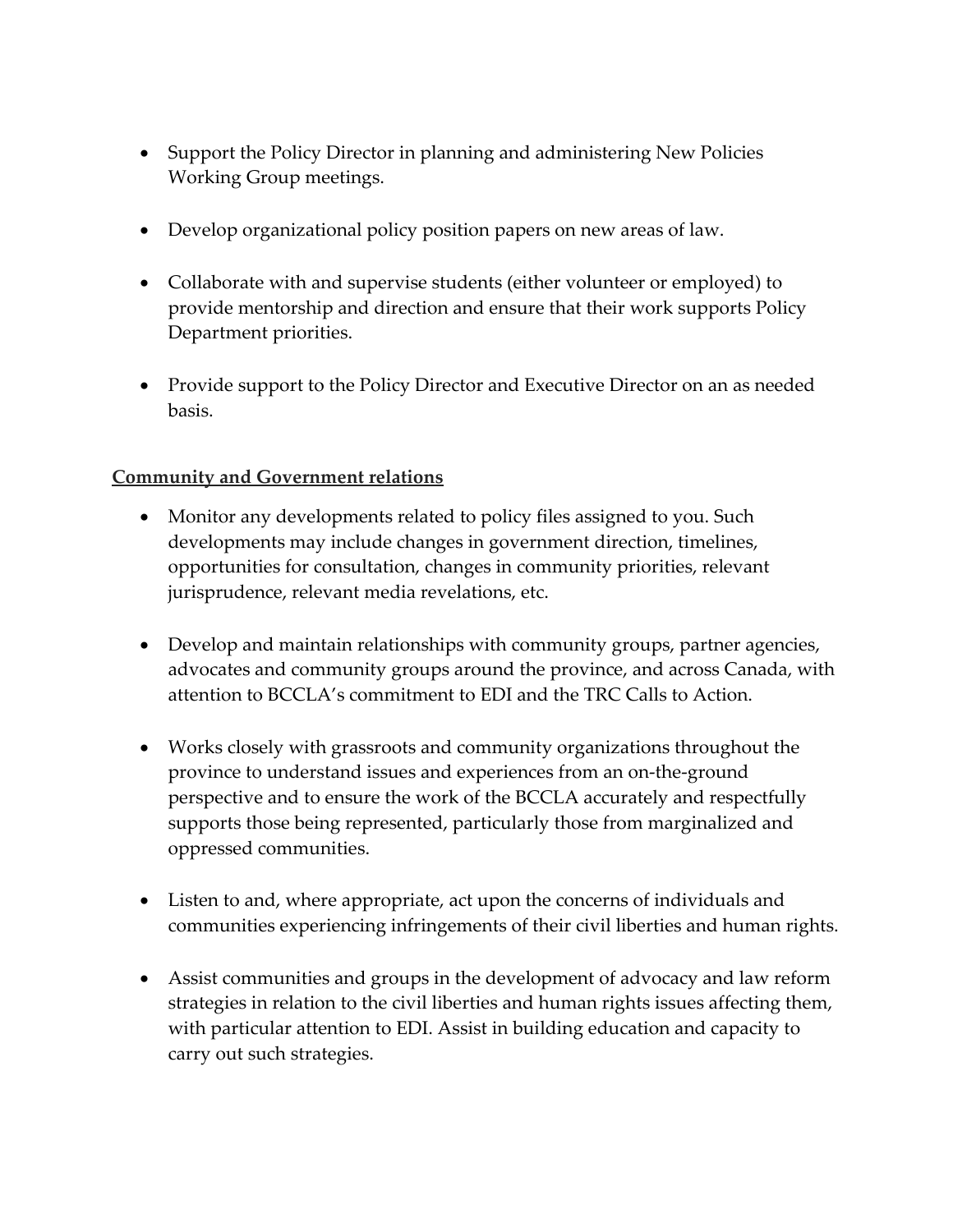- Provide information to and consult with community workers and groups in relation to the legal rights of those whom they represent and for whom they act.
- Collaborate externally with coalitions and diverse allies to achieve common objectives. In collaboration with the Policy Director and Executive Director, build out policy advocacy campaigns. Campaigns may include work with networks of allies (coalition, ad hoc, or established), drafting and/or reviewing lists of concerns, policy analysis and research, law reform advocacy, media relations, and communications strategy, including substantive input regarding online petitions, events, publications, and calls to action (i.e. specific ask for decision makers).
- Develop and maintain relationships with key decision makers and community partners including NGOs, advocacy groups, academics, members of the legal and regulatory community, legislators and officials, media.
- Draft submissions to decision makers, including written submissions, letters, or oral submissions (such as appearing before a Parliamentary or Senate Committee, addressing City Council, holding meetings with government officials, writing letters to Ministers and Mayors, Commissions of Inquiries, etc.)

# **Public Engagement and Media**

- In collaboration with the Engagement department, engage with the public and media when major BCCLA reports or resources are being released, including speaking/events, media, and publication dissemination strategy.
- Develop and maintain good media relations.
- Collaborate with the Engagement department and other staff to support fundraising efforts, including developing materials for communications, engaging with supporters, and attending BCCLA fundraising events.
- Create and provide public education and advocacy on policy issues, including through digital and traditional media, writing materials (blogposts, op-eds, policy papers, etc), speaking events and workshops, and comprehensive advocacy campaigns.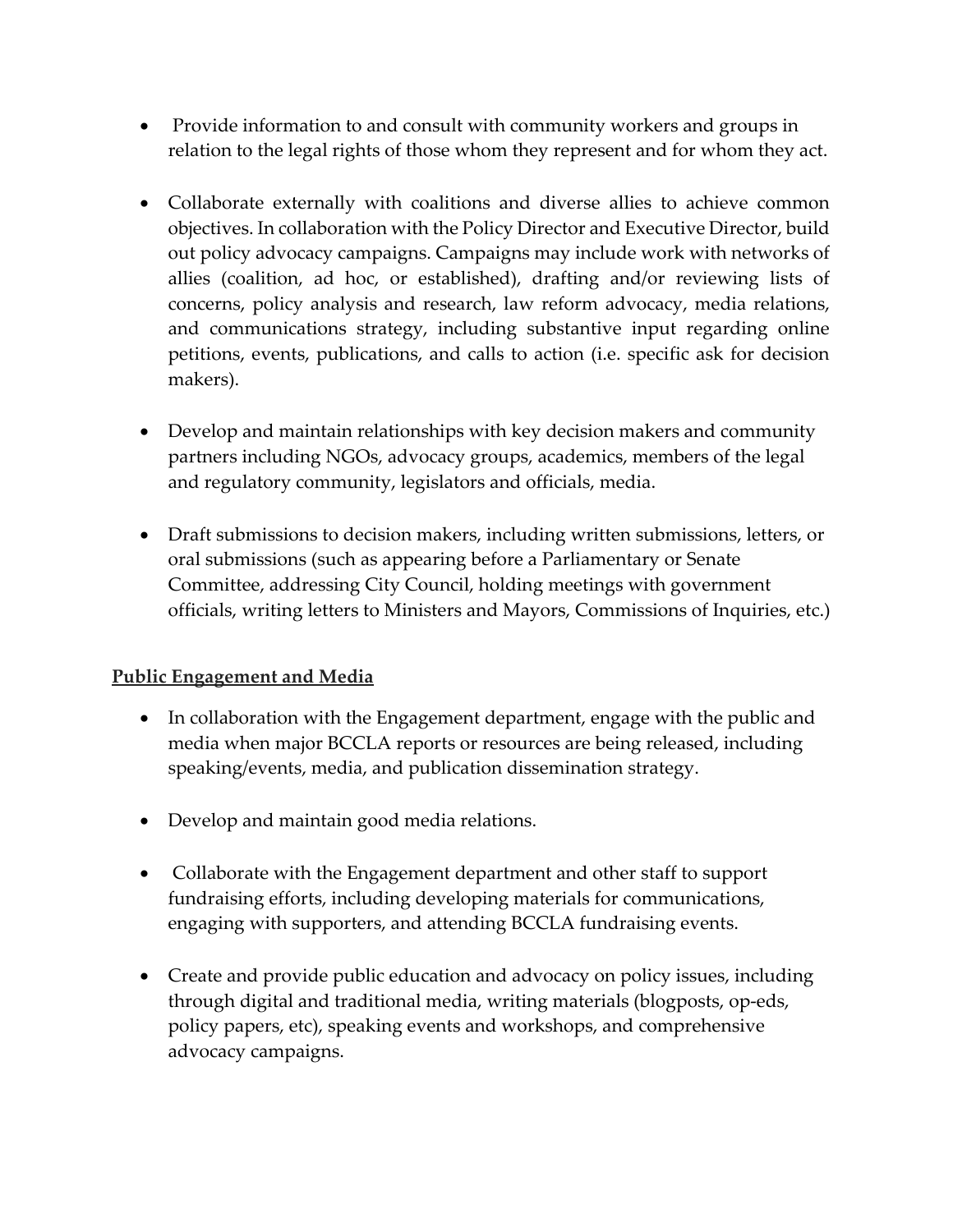• Draft press releases and engage in media interviews, with support from Engagement staff.

## **Teamwork:**

- Work with the BCCLA's full staff team to implement integrated public education and legal advocacy strategies.
- Diligently meet any deadlines for funding applications and reporting requirements. In collaboration with the Policy Director, Executive Director and Engagement department, seek out and apply for project specific funding when necessary, such as for legal research, advocacy materials, or publication production.
- In collaboration with the Litigation department, develop strategies to address issues respecting overlapping files affecting civil liberties and human rights.

## **Administrative and Professional Responsibilities:**

- Be a member in good standing with the Law Society of British Columbia.
- Ensure you have completed your Continuing Professional Development credits.
- Ensure you are up-to-date on and in compliance with any changes to the Law Society Rules and the Code of Professional Conduct.
- Ensure you have read and are up-to-date on all BCCLA organizational onboarding documents and office policies, and adhere to appropriate procedures such as utilizing our Rise HR platform.
- Adhere to internal systems for recordkeeping and information sharing.
- In your capacity as an in-house lobby ist of the BCCLA, monitor and report any required monthly lobbying activity to the Policy Director and Director of Operations and People.